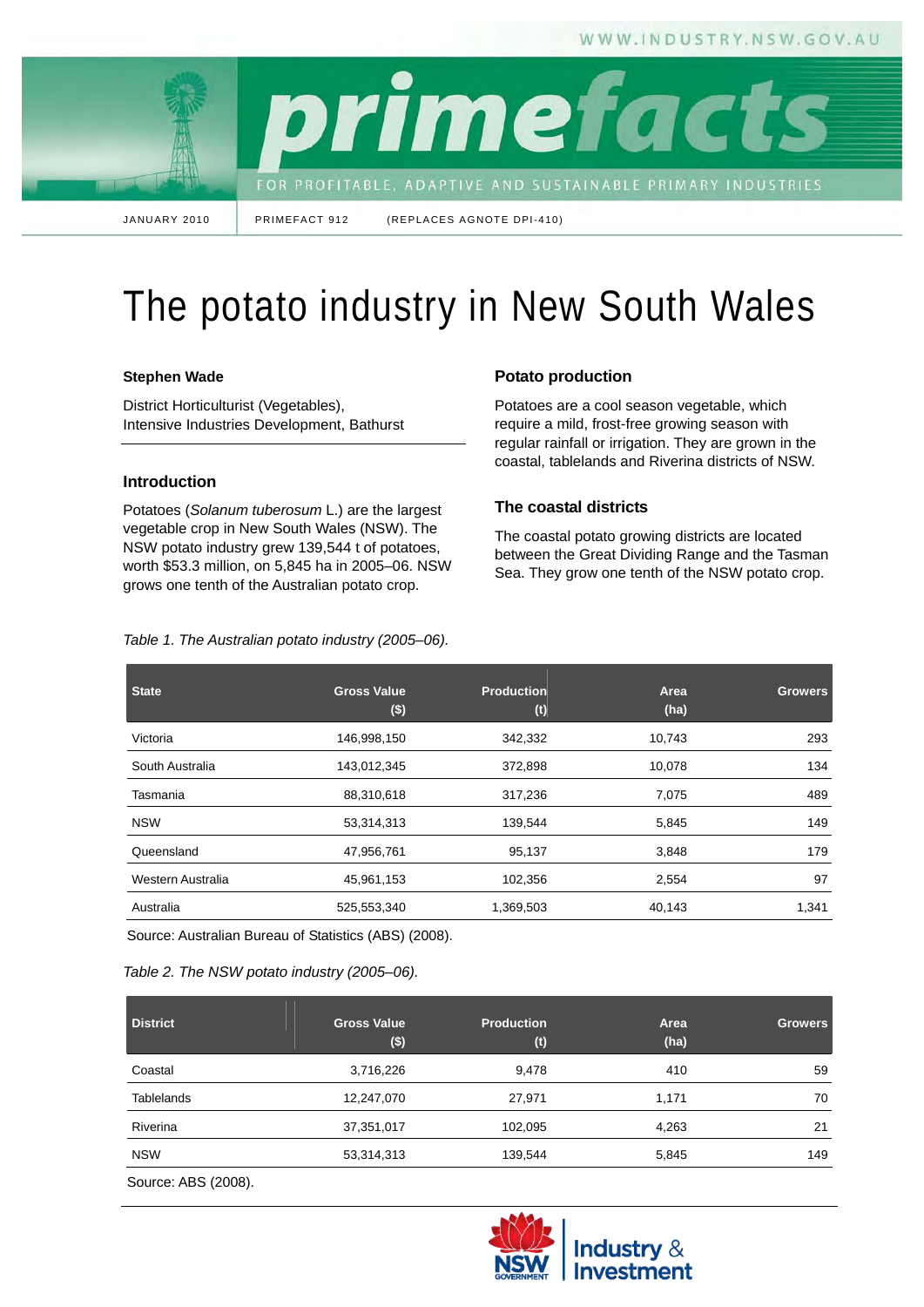These districts have temperate or sub-tropical climates. Two crops a year are grown for the fresh and crisping potato markets.

An early crop is planted in winter and harvested in spring and summer. A late crop is sown in summer for harvest over winter.

The coastal potato crops are grown in market gardens, irrigated cropping and mixed dryland farms on red or grey clay, silty loam or sandy soils.

Windsor, Maitland, Kempsey, Bellingen and Grafton are the main potato centres along the NSW coast.

#### **The tablelands districts**

The tablelands potato growing districts are found along the Great Dividing Range. They grow one fifth of the NSW potato crop.

These districts have a cool temperate climate. One crop a year is grown for the fresh, crisping and seed potato markets.

In the lower elevation areas, such as Robertson and Dorrigo, a mid-season crop is planted in winter and spring for a summer and autumn harvest.

In the higher altitude districts, such as Batlow and Orange, a late crop is sown in spring and summer and harvested from summer to the next spring.

The tablelands potato crops are grown on mixed dryland farms with red or grey clay soils, which can require supplementary irrigation in dry seasons.

## *Figure 1. The NSW potato growing seasons.*

Batlow, Crookwell, Robertson, Orange, Comboyne, Dorrigo and Guyra are the main potato centres in the tablelands districts.

## **The Riverina district**

The Riverina district is located between the Murrumbidgee and Murray Rivers in southern NSW. The area produces over two thirds of the NSW potato crop.

The Riverina has a dry temperate climate. Three crops a year are grown for the fresh, crisping and French fry potato markets.

An early crop is sown in winter and harvested in spring and summer. The mid-season crop is planted in spring for harvest in summer and autumn. A late crop is sown in summer and autumn and harvested in winter and spring.

The Riverina potato crops are grown on large-scale irrigation farms with sandy and sandy loam soils.

Berrigan, Oaklands, Coleambally, Narrandera and Hillston are the main potato centres in the Riverina.

# **The Murray–Darling Basin**

The Riverina and most of the tablelands districts are also located within the Murray–Darling Basin, which grows four-fifths of the NSW potato crop.

| <b>Potato Crop</b>          |   | Winter |                          |    | <b>Spring</b> |   |   | <b>Summer</b> |   |   | Autumn       |   |    | Winter |   |   |
|-----------------------------|---|--------|--------------------------|----|---------------|---|---|---------------|---|---|--------------|---|----|--------|---|---|
|                             | J | Đ      | A                        | S. | $\mathbf{o}$  | N | D | J             | F | м | $\mathbf{A}$ | M | IJ | J      | A | S |
| <b>Early Crop</b>           |   |        |                          |    |               |   |   |               |   |   |              |   |    |        |   |   |
| <b>Coastal Districts</b>    |   |        |                          |    |               |   |   |               |   |   |              |   |    |        |   |   |
| <b>Riverina District</b>    |   |        |                          |    |               |   |   |               |   |   |              |   |    |        |   |   |
| <b>Mid-Season Crop</b>      |   |        |                          |    |               |   |   |               |   |   |              |   |    |        |   |   |
| <b>Tablelands Districts</b> |   |        |                          |    |               |   |   |               |   |   |              |   |    |        |   |   |
| <b>Riverina District</b>    |   |        |                          |    |               |   |   |               |   |   |              |   |    |        |   |   |
| Late Crop                   |   |        |                          |    |               |   |   |               |   |   |              |   |    |        |   |   |
| <b>Tablelands Districts</b> |   |        |                          |    |               |   |   |               |   |   |              |   |    |        |   |   |
| <b>Coastal Districts</b>    |   |        |                          |    |               |   |   |               |   |   |              |   |    |        |   |   |
| <b>Riverina District</b>    |   |        |                          |    |               |   |   |               |   |   |              |   |    |        |   |   |
| <b>Planting Period</b>      |   |        | <b>Harvesting Period</b> |    |               |   |   |               |   |   |              |   |    |        |   |   |

# *Table 3. NSW potato production in the Murray–Darling Basin (2005–06).*

| <b>River Catchment</b>  | <b>Gross Value</b><br>$($ \$) | <b>Production</b><br>(t) | Area<br>(ha) | <b>Growers</b> |
|-------------------------|-------------------------------|--------------------------|--------------|----------------|
| Murray-Darling Basin    | 41,366,047                    | 112,366                  | 4.724        | 47             |
| <b>Other Catchments</b> | 11,948,267                    | 27,176                   | 1.119        | 101            |
| <b>NSW</b>              | 53,314,313                    | 139,544                  | 5,845        | 149            |

Source: ABS (2008).

**2 PRIMEFACT 912, THE POTATO INDUSTRY IN NEW SOUTH WALES**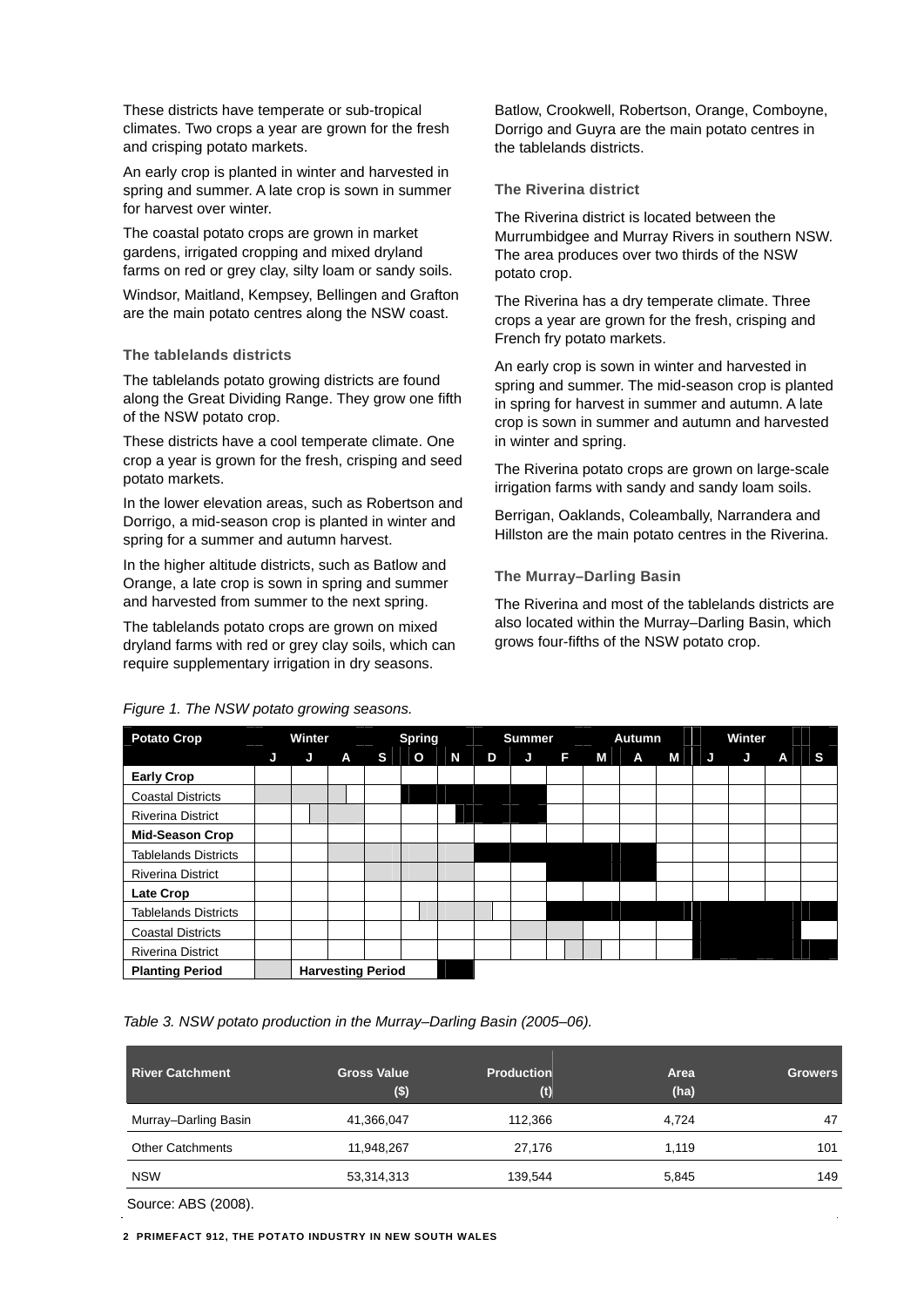## **Potato consumption**

Potatoes are the most popular vegetable in Australia, with an annual consumption of 68 kg per person (ABS, 1998). About 35% of the NSW potato crop is sold fresh, 59% is processed and 6% is used for seed.

#### **Fresh potatoes**

The NSW fresh potato industry grew 48,541 t of potatoes, worth \$25.6 million, on 2,451 ha in 2005–06.

Fresh potatoes are harvested all year round in NSW. Most of the NSW fresh potato crop is sold at the Sydney markets. The rest is sent to the Brisbane, Canberra, Melbourne and Adelaide markets.

Coliban and Sebago are the main white skinned fresh market varieties, while Desiree and Red Pontiac are the main fresh red skinned varieties. Small areas of speciality varieties such as Kipfler and Pink Fir Apple are also planted.

#### **Processing potatoes**

The NSW processing potato industry grew 82,393 t of potatoes, worth \$23.7 million, on 2,695 ha in 2005–06.

Potatoes are processed for crisps, French fries, whole peel canning and salad mixes.

Atlantic is the main crisping variety grown in NSW. NSW crisping potatoes are processed at the Snack Brands Australia factories in Sydney and Melbourne and the Smiths Snackfood Company plants in Adelaide and Brisbane.

*Table 4. NSW potato market sectors (2005–06).* 

Shepody is the main French fry variety planted in NSW. It supplies the McCain Foods factories at Ballarat in Victoria and Penola in South Australia.

Whole peel potatoes are produced at the Windsor Farm foods cannery at Cowra. Small processors in Newcastle, Port Macquarie, Sydney and Wagga Wagga also supply the catering trade with French fries, whole peel potatoes and salad mixes.

#### **Seed potatoes**

The NSW seed potato industry grew 8,610 t of seed potatoes, worth \$3.9 million, on 699 ha in 2005–06.

Certified seed potatoes are grown in the tablelands districts around the towns of Crookwell, Orange and Guyra.

These districts are protected by a NSW Government Quarantine Proclamation, which restricts the entry of potatoes into the seed growing areas. This ensures that the seed growing districts remain free of pests and diseases such as potato cyst nematode and bacterial wilt.

Seed potato production is carried out under the NSW Certified Seed Potato Scheme. Virus-free tissue cultured plantlets are used to grow the potato seed. This seed is multiplied in the field for four years, with each crop being inspected for disease by Regulatory Officers from Industry & Investment NSW.

Coliban, Sebago, Desiree, Red Pontiac, Atlantic and Kennebec are the main varieties grown for seed. Seed potatoes are sold to NSW, Queensland and South Australian growers and exported to South-East Asia.

| <b>Market Sector</b> | <b>Gross Value</b><br>$($ \$) | <b>Production</b><br>(t) | Area<br>(ha) | <b>Growers</b> |
|----------------------|-------------------------------|--------------------------|--------------|----------------|
| Fresh                | 25,609,283                    | 48.541                   | 2,451        | 122            |
| Processing           | 23,729,126                    | 82,393                   | 2,695        | 40             |
| Seed                 | 3,975,904                     | 8,610                    | 699          | 77             |
| <b>NSW</b>           | 53,314,313                    | 139,544                  | 5,845        | 149            |

Source: ABS (2008).

*Table 5. NSW potato industry performance (2005–06).* 

| <b>Market Sector</b> | <b>Price</b><br>(\$/t) | Yield<br>(t/ha) | <b>Productivity</b><br>(t/grower) | <b>Gross Returns</b><br>(\$/grower) |
|----------------------|------------------------|-----------------|-----------------------------------|-------------------------------------|
| Fresh                | 528                    | 20              | 398                               | 209,912                             |
| Processing           | 288                    | 31              | 2,060                             | 593,228                             |
| Seed                 | 462                    | 12              | 112                               | 51,635                              |
| <b>NSW</b>           | 382                    | 24              | 937                               | 357,814                             |
| Source: ABS (2008).  |                        |                 |                                   |                                     |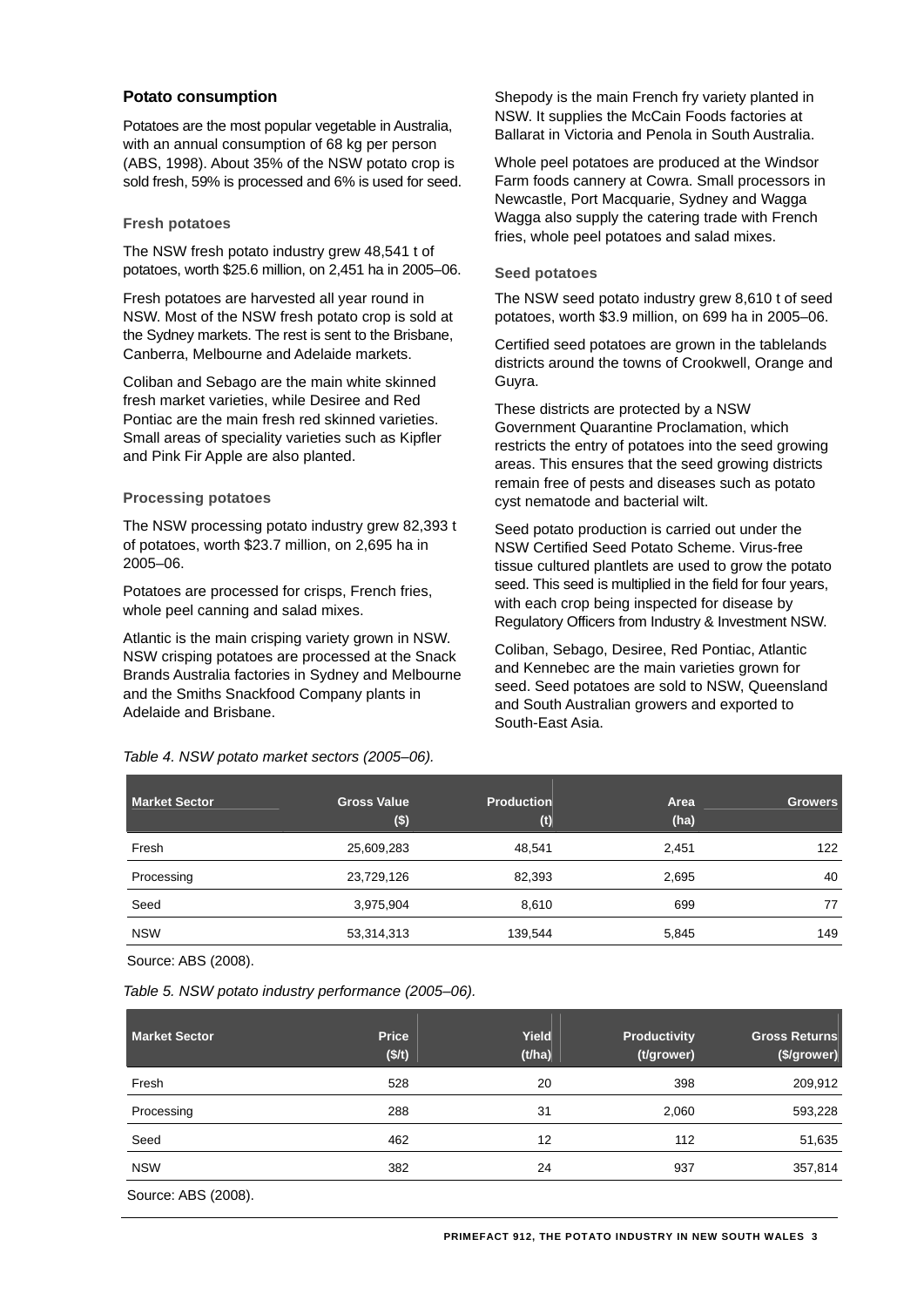# **Potato industry trends**

**New South Wales** 

From 2000–05 NSW potato production fell from 166,381 to 139,544 t, mainly due to the drought.

The prices paid to NSW potato growers decreased from \$447 to \$382 a tonne, a drop of 14% over the period. To maintain their incomes, NSW potato growers increased their crop yields by 4% and their productivity by 31%.

Although these achievements lifted the growers'

#### *Table 6. Potato varieties grown in NSW.*

gross returns by 12%, 83 growers left the NSW potato industry during 2000–05.

While NSW potato production has fluctuated from 1995–2005, due to changing climate and market conditions, the long term trend has been towards increasing grower productivity and gross returns.

When potato prices, yields, productivity and gross returns are compared across the states, the NSW potato industry is an average performer for most of these factors.

| Variety            | <b>Tuber Shape</b> | <b>Skin Colour</b> | <b>Flesh Colour</b> |
|--------------------|--------------------|--------------------|---------------------|
| Atlantic           | round              | buff               | white               |
| Coliban            | round              | white              | white               |
| Desiree            | oval               | pink               | pale yellow         |
| Kennebec           | pear               | white              | white               |
| Kipfler            | cigar              | yellow             | light yellow        |
| Pink Fir Apple     | cigar              | light pink         | cream               |
| <b>Red Pontiac</b> | round              | red                | white               |
| Sebago             | oval               | white              | white               |
| Shepody            | oval               | white              | white               |

Source: Wilson, G. (1999) and Henderson *et al* (2000).

*Figure 2. A certified seed potato crop growing near Crookwell in the southern tablelands.* 



Source: Eric Elliot, NSW Department of Primary Industries (2008).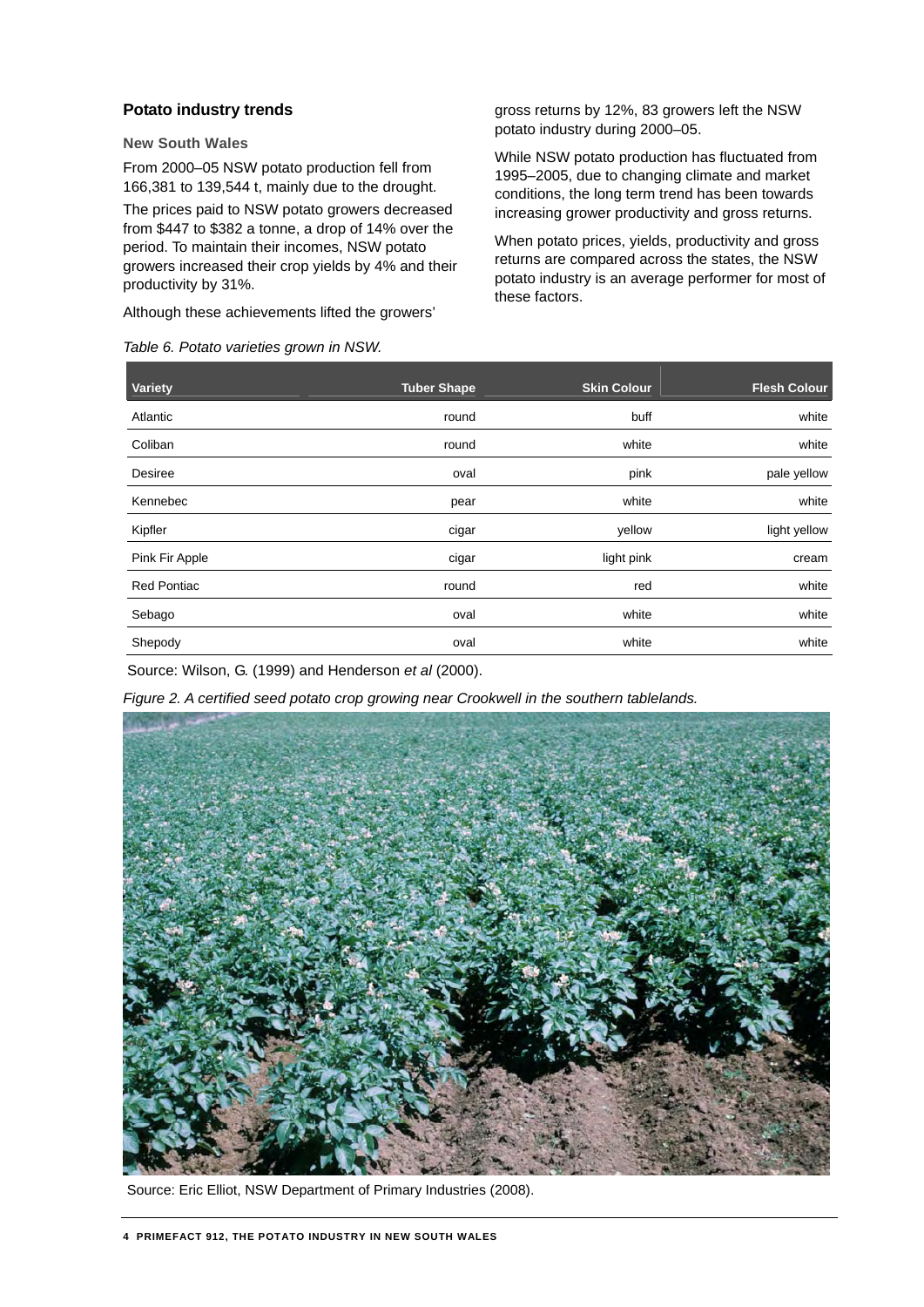# **Australia**

From 2000–05 Australian potato production fell from 1,413,122 to 1,369,503 t, though the drought losses were partly offset by an 11% lift in the South Australian crop.

The prices paid to Australian potato growers increased from \$357 to \$384 a tonne, a rise of 7% over the period. To improve their incomes, Australian potato growers increased their crop yields by 9% and their productivity by 51%.

Although these achievements raised the growers' gross returns by 63%, 754 growers left the Australian potato industry during 2000–05.

# **Further advice**

For more advice on the NSW potato industry, please consult your local District Horticulturist (Vegetables), Division of Primary Industries, Industry & Investment NSW.

| <b>NSW Potato Industry</b> | 2000-01    | 2005-06    | Change (%)     |
|----------------------------|------------|------------|----------------|
| Gross Value (\$)           | 74,303,568 | 53,314,313 | $-28$          |
| Production (t)             | 166,381    | 139,544    | $-16$          |
| Area (ha)                  | 7,250      | 5,845      | $-19$          |
| Growers                    | 232        | 149        | $-36$          |
| Price $(\frac{f}{f})$      | 447        | 382        | $-14$          |
| Yield (t/ha)               | 23         | 24         | $\overline{4}$ |
| Productivity (t/grower)    | 717        | 937        | 31             |
| Gross Returns (\$/grower)  | 320,274    | 357,814    | 12             |
| .                          |            |            |                |

# *Table 7. NSW potato industry trends (2000-05).*

Source: ABS (2008).

*Table 8. Long term NSW potato industry trends (1995-2005).* 

| <b>NSW Potato Industry</b> | 1995-96    | 2000-01    | 2005-06    |
|----------------------------|------------|------------|------------|
| Gross Value (\$)           | 49,803,468 | 74,303,568 | 53,314,313 |
| Production (t)             | 162,456    | 166,381    | 139,544    |
| Area (ha)                  | 7,168      | 7,250      | 5,845      |
| Growers                    | 196        | 232        | 149        |
| Price $(\frac{f}{f})$      | 307        | 447        | 382        |
| Yield (t/ha)               | 23         | 23         | 24         |
| Productivity (t/grower)    | 829        | 717        | 937        |
| Gross Returns (\$/grower)  | 254,099    | 320,274    | 357,814    |
|                            |            |            |            |

Source: ABS (2008).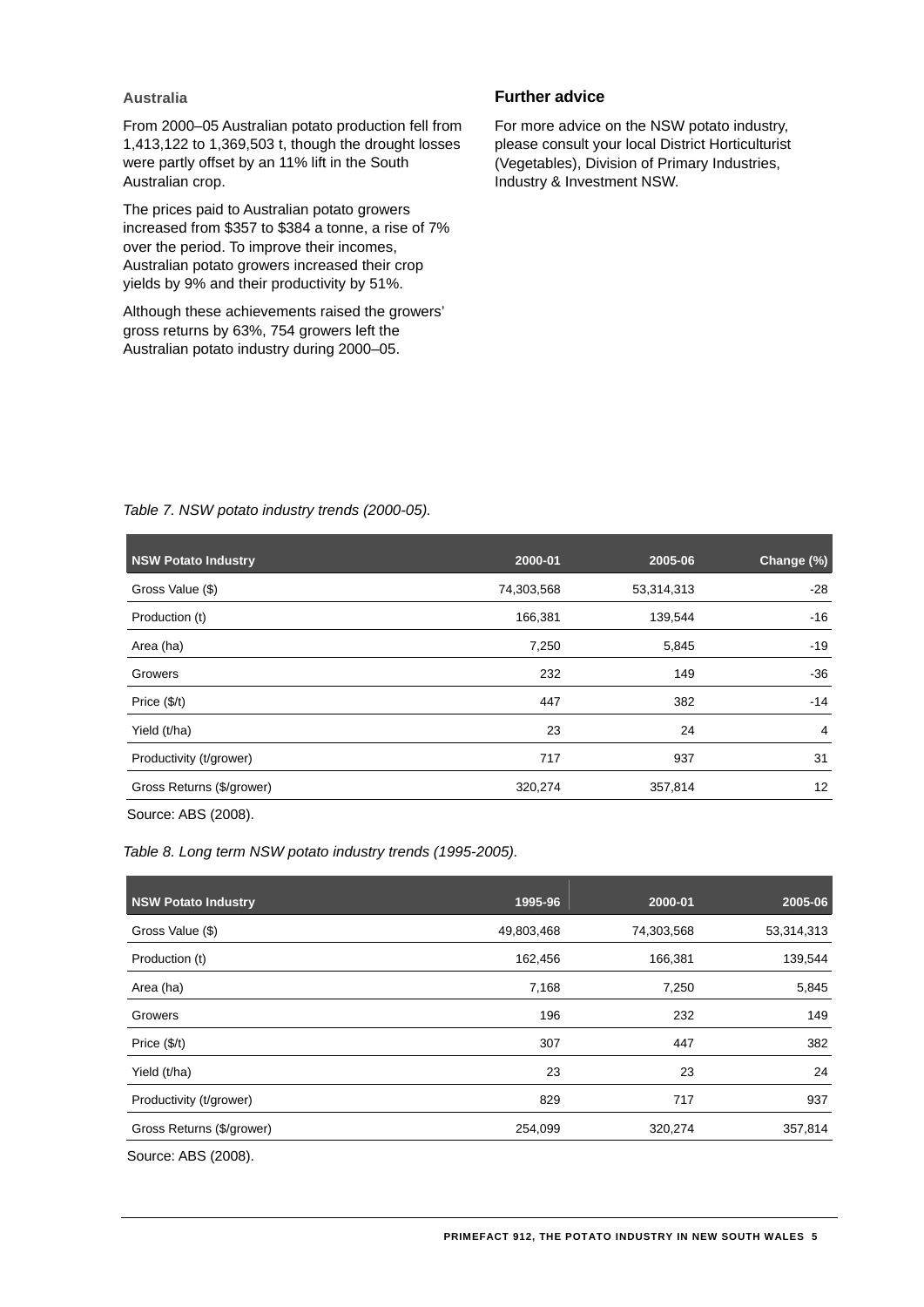# **References**

- Australian Bureau of Statistics (1998) 4306.0 Apparent Consumption of Foodstuffs, Australia, 1996–97.
- Australian Bureau of Statistics (2008) 7125.0 Agricultural Commodities: Small Area Data, Australia, 2005–06 (Reissue).
- Henderson, A., Wilson, G., Dawson, P., Western Potatoes & Clayton-Greene, K. (2000) The variety cookbook. Eyes on Potatoes. Volume 9 – March 2000. ISSN 1328-6897.
- Wilson, G. (1999) Potato varieties. AG0332 Agriculture Notes, State of Victoria, Department of Primary Industries. ISSN 1329-8062.

# **Acknowledgements**

This Primefact was refereed by Tony Napier, District Horticulturist (Vegetables), Yanco, Industry & Investment NSW.

The author gratefully acknowledges the assistance of Vicky Glover, Librarian, Orange, Industry & Investment NSW in producing this Primefact.

| Table 9. Australian potato industry performance (2005-06). |  |  |
|------------------------------------------------------------|--|--|
|                                                            |  |  |

| <b>State</b>      | <b>Price</b><br>(\$/t) | Yield<br>(t/ha) | <b>Productivity</b><br>(t/grower) | <b>Gross Returns</b><br>(\$/grower) |
|-------------------|------------------------|-----------------|-----------------------------------|-------------------------------------|
| Victoria          | 429                    | 32              | 1,168                             | 501,700                             |
| South Australia   | 384                    | 37              | 2,783                             | 1,067,256                           |
| Tasmania          | 278                    | 45              | 649                               | 180,594                             |
| <b>NSW</b>        | 382                    | 24              | 937                               | 357,814                             |
| Queensland        | 504                    | 25              | 531                               | 267,915                             |
| Western Australia | 449                    | 40              | 1,055                             | 473,826                             |
| Australia         | 384                    | 34              | 1,021                             | 391,912                             |

Source: ABS (2008).

*Table 10. Australian potato industry trends (2000–05).* 

| Australian Potato Industry | $2000 - 01$ | $2005 - 06$ | Change (%) |
|----------------------------|-------------|-------------|------------|
| Gross Value (\$)           | 504,948,763 | 525,553,342 | 4          |
| Production (t)             | 1,413,122   | 1,369,503   | $-3$       |
| Area (ha)                  | 45,238      | 40,144      | $-11$      |
| Growers                    | 2,095       | 1,341       | $-36$      |
| Price $(\frac{f}{f})$      | 357         | 384         |            |
| Yield (t/ha)               | 31          | 34          | 9          |
| Productivity (t/grower)    | 675         | 1,021       | 51         |
| Gross Returns (\$/grower)  | 241,026     | 391,912     | 63         |
| .                          |             |             |            |

Source: ABS (2008).